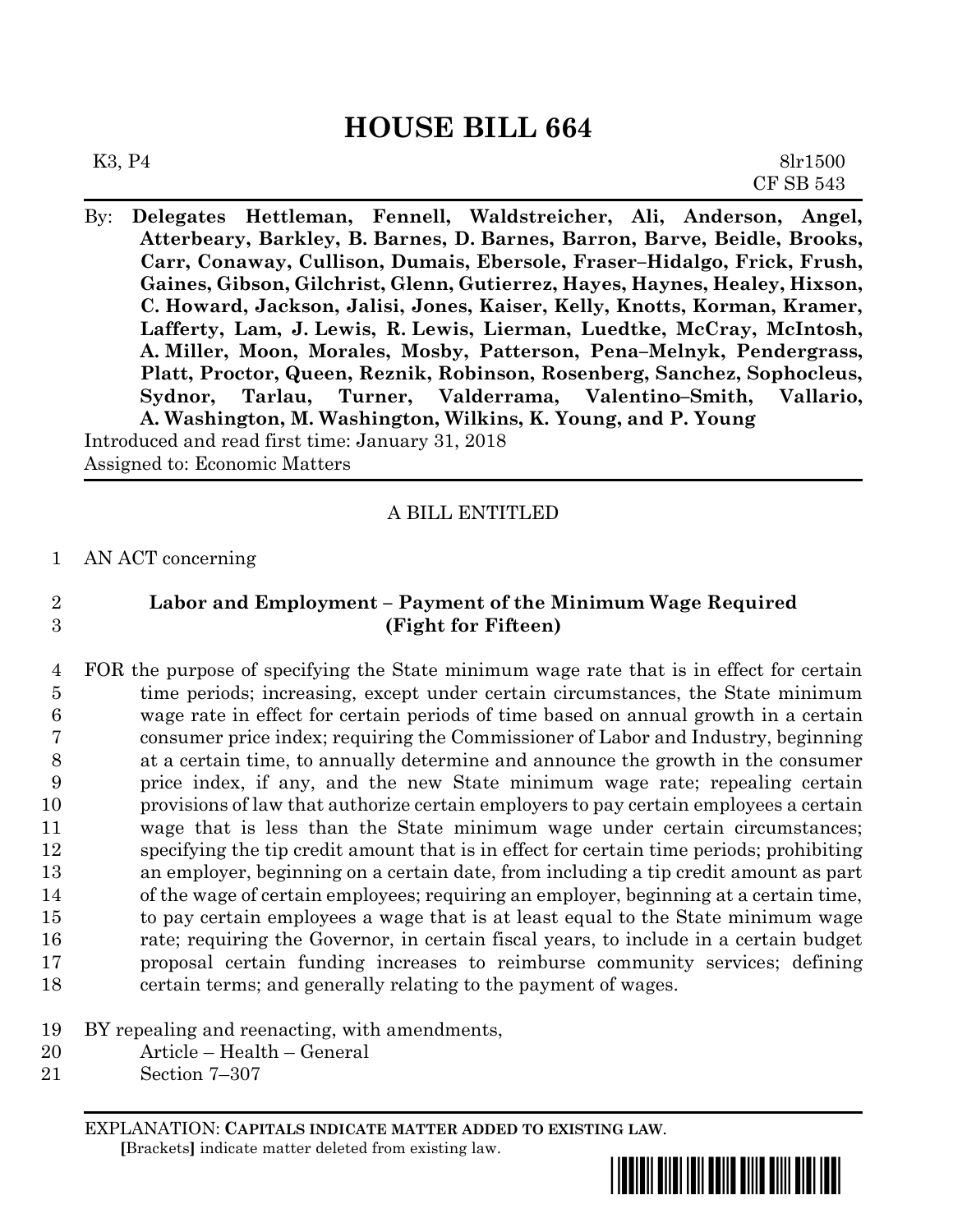| $\mathbf{1}$<br>$\overline{2}$                                 | Annotated Code of Maryland<br>(2015 Replacement Volume and 2017 Supplement)                                                                                                                                                                                                                               |  |  |  |  |  |  |
|----------------------------------------------------------------|-----------------------------------------------------------------------------------------------------------------------------------------------------------------------------------------------------------------------------------------------------------------------------------------------------------|--|--|--|--|--|--|
| $\boldsymbol{3}$<br>$\overline{4}$<br>$\overline{5}$<br>6<br>7 | BY repealing and reenacting, with amendments,<br>Article - Labor and Employment<br>Section 3-413 and 3-419<br>Annotated Code of Maryland<br>(2016 Replacement Volume and 2017 Supplement)                                                                                                                 |  |  |  |  |  |  |
| $8\,$<br>9                                                     | SECTION 1. BE IT ENACTED BY THE GENERAL ASSEMBLY OF MARYLAND,<br>That the Laws of Maryland read as follows:                                                                                                                                                                                               |  |  |  |  |  |  |
| 10                                                             | Article - Health - General                                                                                                                                                                                                                                                                                |  |  |  |  |  |  |
| 11                                                             | $7 - 307.$                                                                                                                                                                                                                                                                                                |  |  |  |  |  |  |
| 12                                                             | In this section the following words have the meanings indicated.<br>(a)<br>(1)                                                                                                                                                                                                                            |  |  |  |  |  |  |
| 13<br>14                                                       | "Community direct service worker" means an employee of a community<br>(2)<br>provider that provides treatment or services to developmentally disabled individuals.                                                                                                                                        |  |  |  |  |  |  |
| 15<br>16                                                       | "Community provider" means a community-based agency or program<br>(3)<br>funded by the Administration to serve individuals with developmental disabilities.                                                                                                                                               |  |  |  |  |  |  |
| 17<br>18<br>19                                                 | "Rate" means the reimbursement rate paid by the Department to a<br>(4)<br>community provider from the State General Fund, Maryland Medical Assistance Program<br>funds, other State or federal funds, or a combination of funds.                                                                          |  |  |  |  |  |  |
| 20<br>21                                                       | Notwithstanding the provisions of this title or any other provision of law, the<br>(b)<br>Department shall reimburse community providers as provided in this section.                                                                                                                                     |  |  |  |  |  |  |
| 22<br>23<br>24                                                 | Subject to subsection (d) of this section, the Department shall increase the rate<br>$\left( \mathrm{c}\right)$<br>of reimbursement for community services providers each fiscal year by the amount of rate<br>increase included in the State budget for that fiscal year.                                |  |  |  |  |  |  |
| 25<br>26<br>27<br>28                                           | The Governor's proposed budget for fiscal year 2016 shall include a<br>(d)<br>(1)<br>3.5% rate increase for community service providers over the funding provided in the<br>legislative appropriation for Object 08 Contractual Services in Program M00M01.02<br>Community Services for fiscal year 2015. |  |  |  |  |  |  |
| 29<br>30<br>31<br>32                                           | The Governor's proposed budget for fiscal year 2017 shall include a<br>(2)<br>3.5% rate increase for community service providers over the funding provided in the<br>legislative appropriation for Object 08 Contractual Services in Program M00M01.02<br>Community Services for fiscal year 2016.        |  |  |  |  |  |  |
| 33<br>34                                                       | The Governor's proposed budget for fiscal year 2018 shall include a<br>(3)<br>3.5% rate increase for community service providers over the funding provided in the                                                                                                                                         |  |  |  |  |  |  |

**HOUSE BILL 664**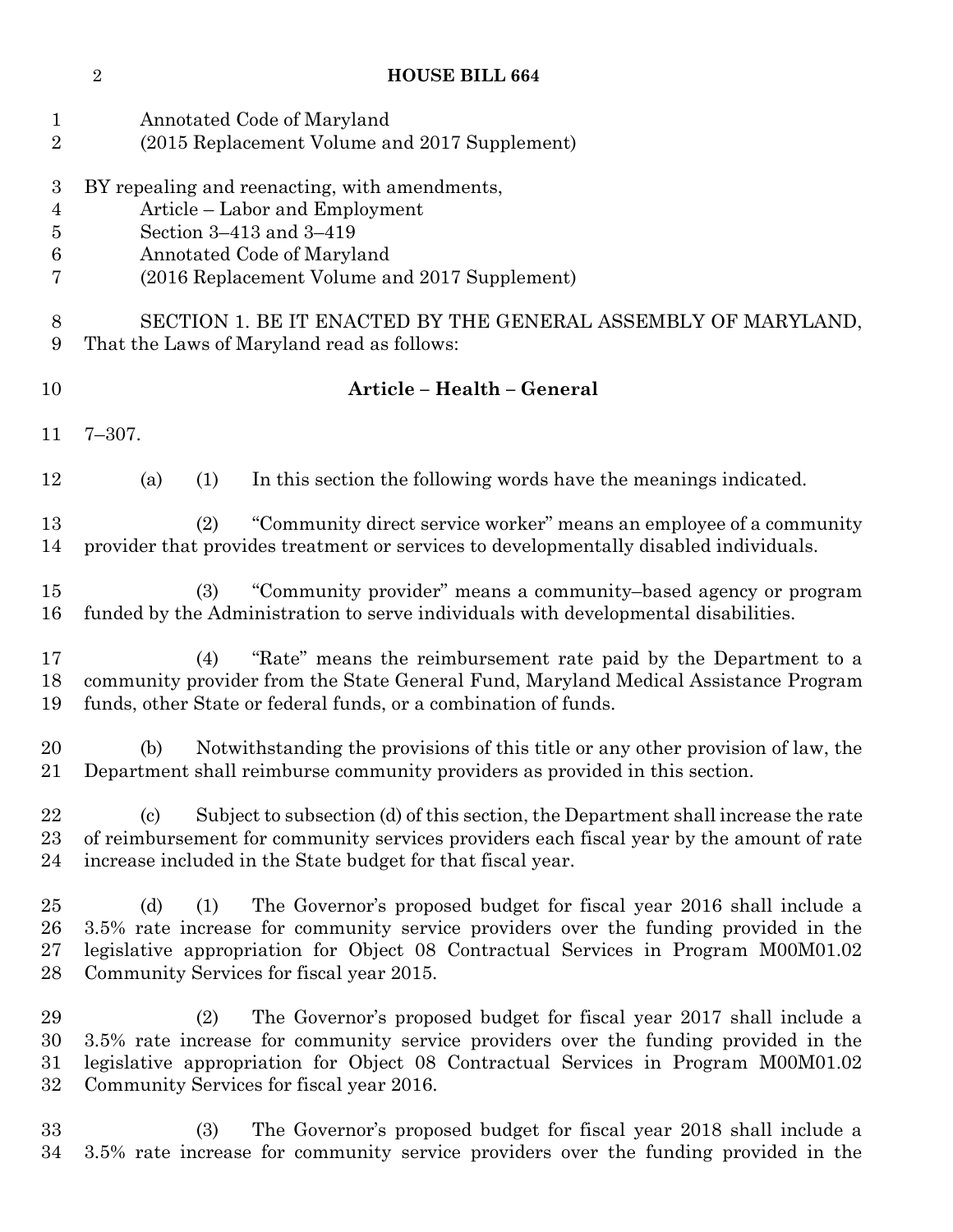#### **HOUSE BILL 664** 3

 legislative appropriation for Object 08 Contractual Services in Program M00M01.02 Community Services for fiscal year 2017.

 (4) The Governor's proposed budget for fiscal year 2019 shall include a 3.5% rate increase for community service providers over the funding provided in the legislative appropriation for Object 08 Contractual Services in Program M00M01.02 Community Services for fiscal year 2018.

 **(5) THE GOVERNOR'S PROPOSED BUDGET FOR FISCAL YEAR 2020 SHALL INCLUDE A 7% RATE INCREASE FOR COMMUNITY SERVICES OVER THE FUNDING PROVIDED IN THE LEGISLATIVE APPROPRIATION FOR OBJECT 08 CONTRACTUAL SERVICES IN PROGRAM M00M01.02 COMMUNITY SERVICES FOR FISCAL YEAR 2019.**

 **(6) THE GOVERNOR'S PROPOSED BUDGET FOR FISCAL YEAR 2021 SHALL INCLUDE A 5.5% RATE INCREASE FOR COMMUNITY SERVICES OVER THE FUNDING PROVIDED IN THE LEGISLATIVE APPROPRIATION FOR OBJECT 08 CONTRACTUAL SERVICES IN PROGRAM M00M01.02 COMMUNITY SERVICES FOR FISCAL YEAR 2020.**

 **(7) THE GOVERNOR'S PROPOSED BUDGET FOR FISCAL YEAR 2022 SHALL INCLUDE A 5.5% RATE INCREASE FOR COMMUNITY SERVICES OVER THE FUNDING PROVIDED IN THE LEGISLATIVE APPROPRIATION FOR OBJECT 08 CONTRACTUAL SERVICES IN PROGRAM M00M01.02 COMMUNITY SERVICES FOR FISCAL YEAR 2021.**

 **(8) THE GOVERNOR'S PROPOSED BUDGET FOR FISCAL YEAR 2023 SHALL INCLUDE A 5.5% RATE INCREASE FOR COMMUNITY SERVICES OVER THE FUNDING PROVIDED IN THE LEGISLATIVE APPROPRIATION FOR OBJECT 08 CONTRACTUAL SERVICES IN PROGRAM M00M01.02 COMMUNITY SERVICES FOR FISCAL YEAR 2022.**

 **(9) THE GOVERNOR'S PROPOSED BUDGET FOR FISCAL YEAR 2024 SHALL INCLUDE A 5.5% RATE INCREASE FOR COMMUNITY SERVICES OVER THE FUNDING PROVIDED IN THE LEGISLATIVE APPROPRIATION FOR OBJECT 08 CONTRACTUAL SERVICES IN PROGRAM M00M01.02 COMMUNITY SERVICES FOR FISCAL YEAR 2023.**

 **(10) THE GOVERNOR'S PROPOSED BUDGET FOR FISCAL YEAR 2025, AND FOR EACH FISCAL YEAR THEREAFTER, SHALL INCLUDE A PERCENTAGE RATE INCREASE THAT IS NOT LESS THAN THE PERCENTAGE INDEXED INCREASE IN THE STATE MINIMUM WAGE RATE UNDER § 3–413 OF THE LABOR AND EMPLOYMENT ARTICLE FOR COMMUNITY SERVICES OVER THE FUNDING PROVIDED IN THE LEGISLATIVE APPROPRIATION FOR OBJECT 08 CONTRACTUAL SERVICES IN**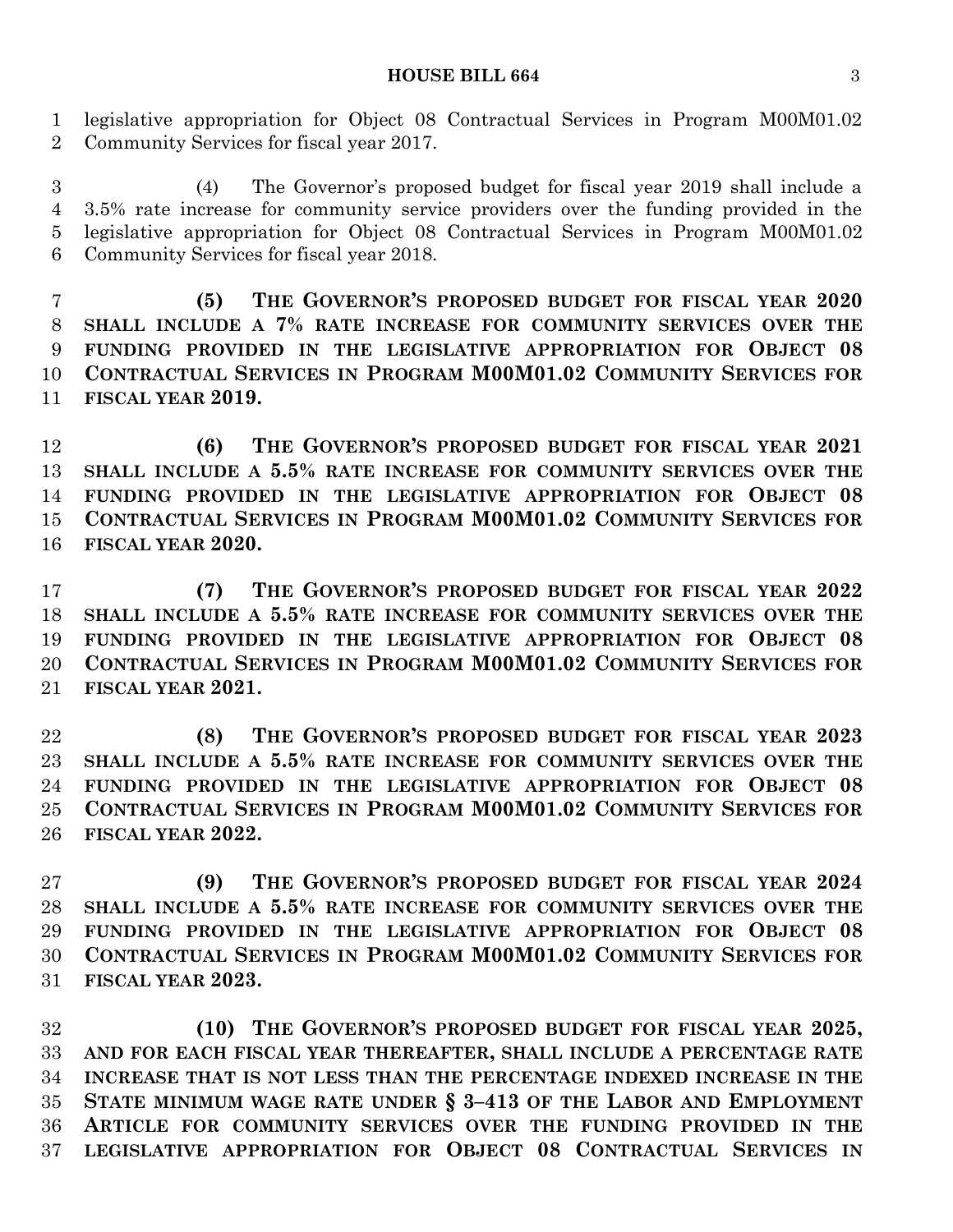### **HOUSE BILL 664**

# **PROGRAM M00M01.02 COMMUNITY SERVICES FOR THE IMMEDIATELY PRECEDING FISCAL YEAR.**

 (e) The Governor's proposed budget for fiscal year 2016 and thereafter for community service providers shall be presented in the same manner, including object and program information, as provided for in the fiscal year 2015 budget.

 (f) A portion of the funds in subsection (e) of this section may be allocated to address the impact of an increase in the State minimum wage on wages and benefits of direct support workers employed by community providers licensed by the Developmental Disabilities Administration.

# **Article – Labor and Employment**

3–413.

 (a) **(1)** In this section**[**, "employer"**] THE FOLLOWING WORDS HAVE THE MEANINGS INDICATED.**

 **(2) "CONSUMER PRICE INDEX" MEANS THE CONSUMER PRICE INDEX FOR ALL URBAN CONSUMERS FOR THE WASHINGTON–BALTIMORE METROPOLITAN AREA OR A SUCCESSOR INDEX PUBLISHED BY THE FEDERAL BUREAU OF LABOR STATISTICS.**

**(3) "EMPLOYER"** includes a governmental unit.

 (b) Except as provided in **[**subsection (d) of this section and**]** § 3–414 of this subtitle, each employer shall pay:

 (1) to each employee who is subject to both the federal Act and this subtitle, at least the greater of:

- 23 (i) the minimum wage for that employee under the federal Act; or
- (ii) the State minimum wage rate set under subsection (c) of this section; and
- (2) each other employee who is subject to this subtitle, at least:
- (i) the greater of:
- 28 1. the highest minimum wage under the federal Act; or
- 29 2. the State minimum wage rate set under subsection (c) of

this section; or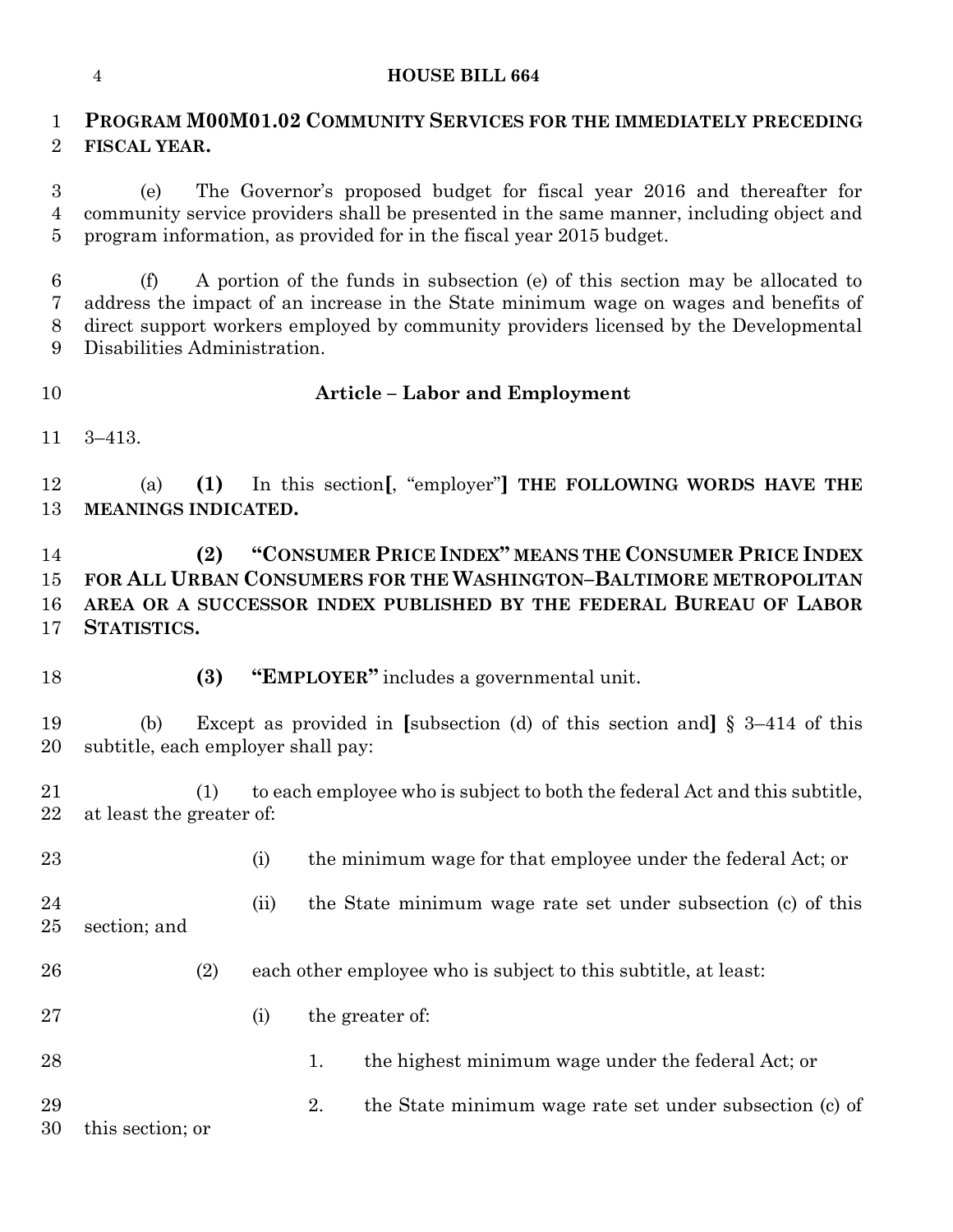#### **HOUSE BILL 664** 5

 (ii) a training wage under regulations that the Commissioner adopts that include the conditions and limitations authorized under the federal Fair Labor Standards Amendments of 1989. (c) **(1)** The State minimum wage rate is:

 **[**(1) for the 6–month period beginning January 1, 2015, \$8.00 per hour; 6 (2) for the 12-month period beginning July 1, 2015, \$8.25 per hour; (3) for the 12–month period beginning July 1, 2016, \$8.75 per hour;**] [**(4)**] (I)** for the 12–month period beginning July 1, 2017, \$9.25 per hour; **[**and**] [**(5)**] (II) FOR THE 12–MONTH PERIOD** beginning July 1, 2018, \$10.10 per hour**; (III) FOR THE 12–MONTH PERIOD BEGINNING JULY 1, 2019, \$11.00 PER HOUR;**

 **(IV) FOR THE 12–MONTH PERIOD BEGINNING JULY 1, 2020, \$12.00 PER HOUR;**

 **(V) FOR THE 12–MONTH PERIOD BEGINNING JULY 1, 2021, \$13.00 PER HOUR;**

 **(VI) FOR THE 12–MONTH PERIOD BEGINNING JULY 1, 2022, \$14.00 PER HOUR;**

 **(VII) FOR THE 12–MONTH PERIOD BEGINNING JULY 1, 2023, \$15.00 PER HOUR; AND**

 **(VIII) FOR THE 12–MONTH PERIOD BEGINNING JULY 1, 2024, AND EACH JULY 1 THEREAFTER, THE RATE DETERMINED BY THE COMMISSIONER UNDER PARAGRAPH (2)(II) OF THIS SUBSECTION**.

 **(2) (I) EXCEPT AS PROVIDED IN SUBPARAGRAPH (III) OF THIS PARAGRAPH, FOR THE 12–MONTH PERIOD BEGINNING JULY 1, 2024, AND EACH SUBSEQUENT 12–MONTH PERIOD, THE STATE MINIMUM WAGE RATE SHALL BE INCREASED BY THE AMOUNT, ROUNDED TO THE NEAREST MULTIPLE OF 5 CENTS, THAT EQUALS THE PRODUCT OF:**

**1. THE STATE MINIMUM WAGE RATE IN EFFECT FOR THE**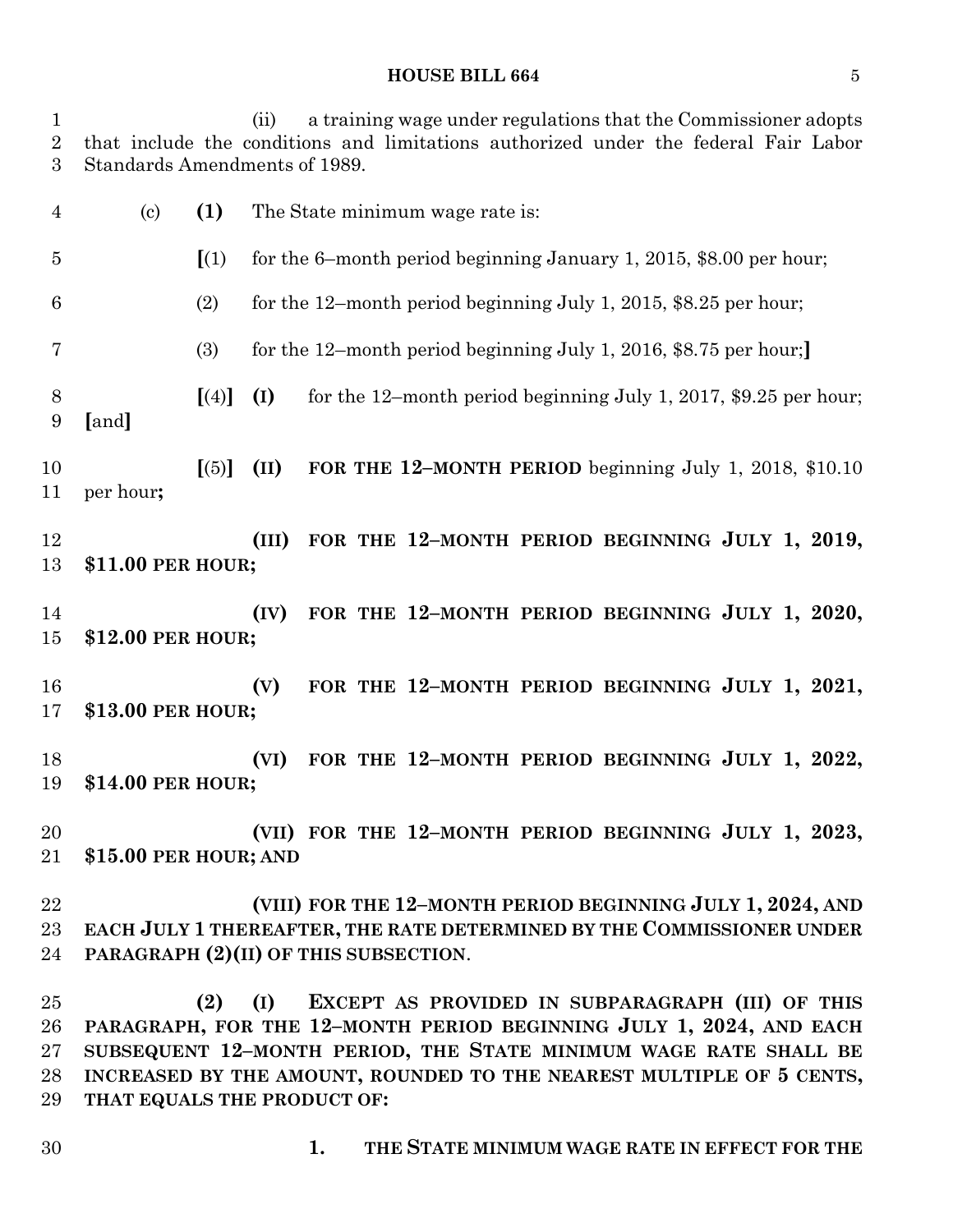|                                            | $6\phantom{1}6$<br><b>HOUSE BILL 664</b>                                                                                                                                                                                                                                                                                  |  |  |  |  |  |  |
|--------------------------------------------|---------------------------------------------------------------------------------------------------------------------------------------------------------------------------------------------------------------------------------------------------------------------------------------------------------------------------|--|--|--|--|--|--|
| $\mathbf{1}$                               | <b>IMMEDIATELY PRECEDING 12-MONTH PERIOD; AND</b>                                                                                                                                                                                                                                                                         |  |  |  |  |  |  |
| $\overline{2}$<br>3<br>$\overline{4}$<br>5 | THE AVERAGE PERCENT GROWTH IN THE CONSUMER<br>2.<br>PRICE INDEX FOR THE IMMEDIATELY PRECEDING 12-MONTH PERIOD, AS<br>DETERMINED BY THE COMMISSIONER UNDER SUBPARAGRAPH (II)1 OF THIS<br>PARAGRAPH.                                                                                                                        |  |  |  |  |  |  |
| $6\phantom{.}6$<br>7                       | BEGINNING OCTOBER 1, 2023, AND EACH OCTOBER 1<br>(II)<br>THEREAFTER, THE COMMISSIONER SHALL DETERMINE AND ANNOUNCE:                                                                                                                                                                                                       |  |  |  |  |  |  |
| 8<br>$\boldsymbol{9}$<br>10                | THE AVERAGE PERCENT GROWTH, IF ANY, IN THE<br>1.<br>CONSUMER PRICE INDEX BASED ON THE IMMEDIATELY PRECEDING 12-MONTH<br>PERIOD FOR WHICH DATA ARE AVAILABLE ON OCTOBER 1; AND                                                                                                                                             |  |  |  |  |  |  |
| 11<br>12                                   | THE STATE MINIMUM WAGE RATE THAT WOULD BE<br>2.<br>EFFECTIVE FOR THE 12-MONTH PERIOD BEGINNING THE FOLLOWING JULY 1.                                                                                                                                                                                                      |  |  |  |  |  |  |
| 13<br>14<br>15<br>16                       | (III) IF THE COMMISSIONER DETERMINES THAT THERE IS A<br>DECLINE OR NO GROWTH IN THE CONSUMER PRICE INDEX, THE STATE MINIMUM<br>WAGE RATE SHALL REMAIN THE SAME AS THE RATE THAT WAS IN EFFECT FOR THE<br><b>IMMEDIATELY PRECEDING 12-MONTH PERIOD.</b>                                                                    |  |  |  |  |  |  |
| 17<br>18<br>19<br>20                       | Except as provided in paragraph (2) of this subsection and<br>$\lceil$ (d)<br>(1)<br>(i)<br>subject to subparagraph (ii) of this paragraph, an employer may pay an employee a wage<br>that equals a rate of 85% of the State minimum wage established under this section if the<br>employee is under the age of 20 years. |  |  |  |  |  |  |
| 21<br>22<br>23                             | (ii) An employer may pay to an employee the wage provided under<br>subparagraph (i) of this paragraph only for the first 6 months that the employee is<br>employed.                                                                                                                                                       |  |  |  |  |  |  |
| $\bf{24}$<br>25                            | This paragraph applies only to an employer that is an<br>(2)<br>(i)<br>amusement or a recreational establishment, including a swimming pool, if the employer:                                                                                                                                                             |  |  |  |  |  |  |
| 26                                         | operates for no more than 7 months in a calendar year; or<br>1.                                                                                                                                                                                                                                                           |  |  |  |  |  |  |
| 27<br>28                                   | 2.<br>for any 6 months during the preceding calendar year, has<br>average receipts that do not exceed one-third of the average receipts for the other 6 months.                                                                                                                                                           |  |  |  |  |  |  |
| 29<br>30                                   | An employer may pay an employee a wage that equals the<br>(ii)<br>greater of:                                                                                                                                                                                                                                             |  |  |  |  |  |  |
| 31<br>32                                   | 85% of the State minimum wage established under this<br>1.<br>section; or                                                                                                                                                                                                                                                 |  |  |  |  |  |  |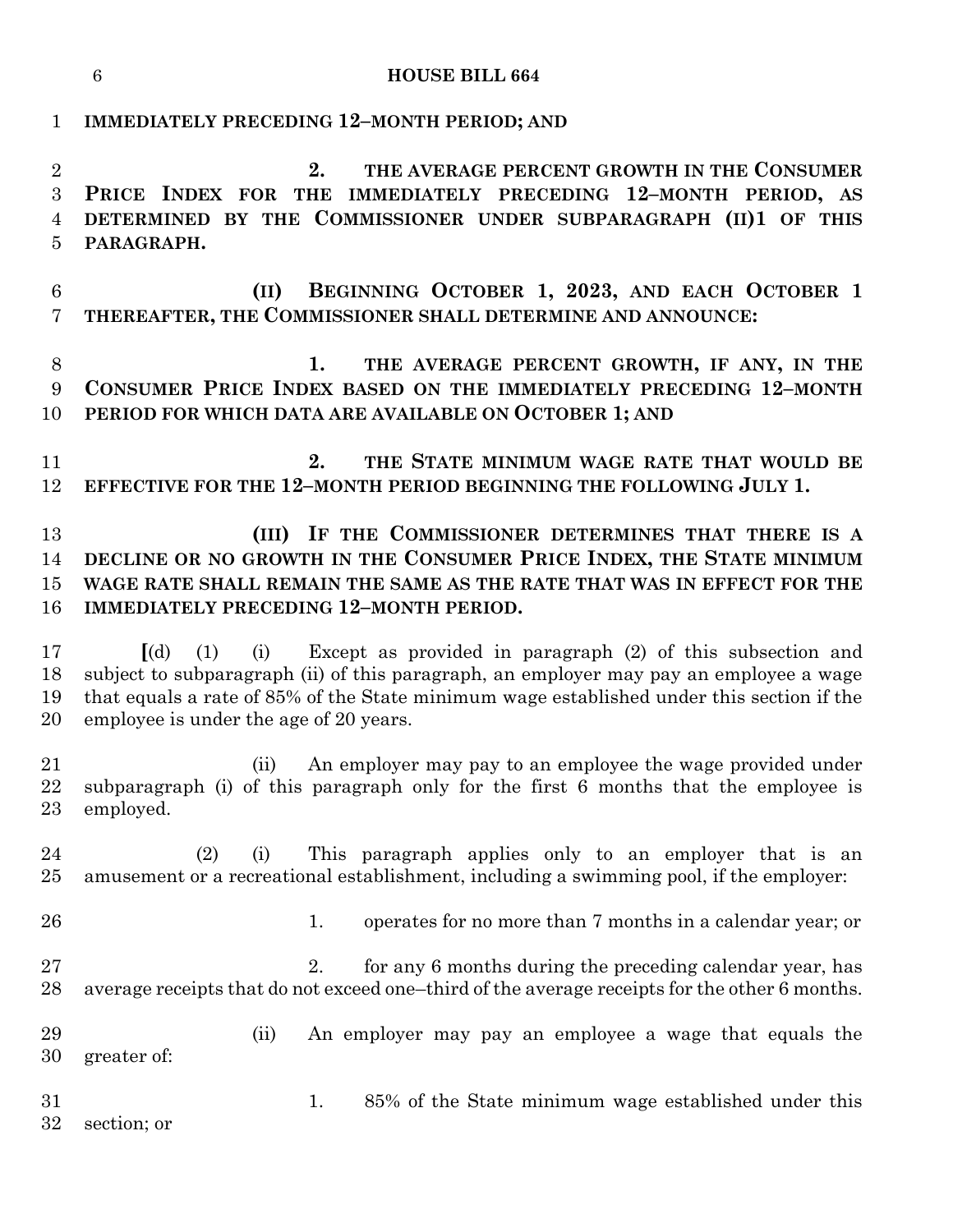# **HOUSE BILL 664** 7

| $\mathbf{1}$     |                                                                                                                                                                                                                                          | 2.                                                                                                                         | \$7.25.]                                              |  |  |  |  |
|------------------|------------------------------------------------------------------------------------------------------------------------------------------------------------------------------------------------------------------------------------------|----------------------------------------------------------------------------------------------------------------------------|-------------------------------------------------------|--|--|--|--|
| $\overline{2}$   | $3 - 419.$                                                                                                                                                                                                                               |                                                                                                                            |                                                       |  |  |  |  |
| $\boldsymbol{3}$ | (a)<br>(1)                                                                                                                                                                                                                               | This section applies to each employee who:                                                                                 |                                                       |  |  |  |  |
| 4<br>5           | (i)                                                                                                                                                                                                                                      | is engaged in an occupation in which the employee customarily<br>and regularly receives more than \$30 each month in tips; |                                                       |  |  |  |  |
| 6<br>7           | section; and                                                                                                                                                                                                                             | has been informed by the employer about the provisions of this<br>(ii)                                                     |                                                       |  |  |  |  |
| 8                | (iii)                                                                                                                                                                                                                                    |                                                                                                                            | has kept all of the tips that the employee received.  |  |  |  |  |
| 9<br>10          | Notwithstanding paragraph $(1)(iii)$ of this subsection, this section does<br>(2)<br>not prohibit the pooling of tips.                                                                                                                   |                                                                                                                            |                                                       |  |  |  |  |
| 11<br>12         | Subject to the limitations in this section, an employer may include, as part of<br>(b)<br>the wage of an employee to whom this section applies:                                                                                          |                                                                                                                            |                                                       |  |  |  |  |
| 13<br>14         | (1)<br>an amount that the employer sets to represent the tips of the employee;<br>or                                                                                                                                                     |                                                                                                                            |                                                       |  |  |  |  |
| 15<br>16         | if the employee or representative of the employee satisfies the<br>(2)<br>Commissioner that the employee received a lesser amount in tips, the lesser amount.                                                                            |                                                                                                                            |                                                       |  |  |  |  |
| 17<br>18<br>19   | (1)<br>The tip credit amount that the employer may include under subsection<br>$\left( \mathrm{c}\right)$<br>(b) of this section may not exceed the minimum wage established under $\S$ 3–413 of this<br>subtitle for the employee less: |                                                                                                                            |                                                       |  |  |  |  |
| 20<br>$21\,$     | (I)<br>\$3.63;                                                                                                                                                                                                                           |                                                                                                                            | FOR THE 12-MONTH PERIOD BEGINNING JULY 1, 2018,       |  |  |  |  |
| 22<br>23         | (II)<br>\$5.25;                                                                                                                                                                                                                          |                                                                                                                            | FOR THE 12-MONTH PERIOD BEGINNING JULY 1, 2019,       |  |  |  |  |
| 24<br>25         | \$7.50;                                                                                                                                                                                                                                  |                                                                                                                            | (III) FOR THE 12-MONTH PERIOD BEGINNING JULY 1, 2020, |  |  |  |  |
| 26<br>$27\,$     | \$9.00;                                                                                                                                                                                                                                  |                                                                                                                            | (IV) FOR THE 12-MONTH PERIOD BEGINNING JULY 1, 2021,  |  |  |  |  |
| 28<br>29         | (V)<br>\$10.50;                                                                                                                                                                                                                          |                                                                                                                            | FOR THE 12-MONTH PERIOD BEGINNING JULY 1, 2022,       |  |  |  |  |
|                  |                                                                                                                                                                                                                                          |                                                                                                                            |                                                       |  |  |  |  |